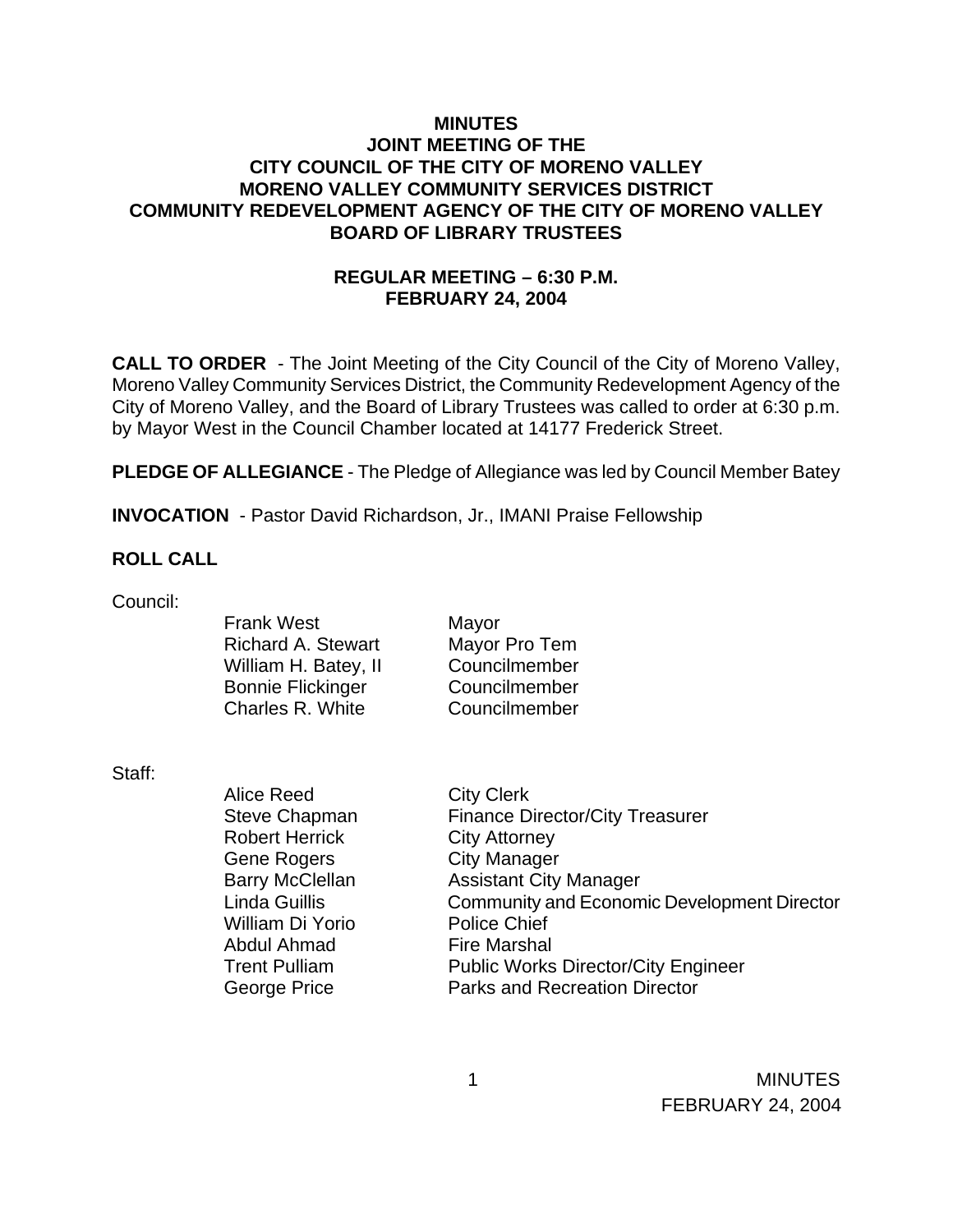# **JOINT CONSENT CALENDARS (SECTIONS A-D) OF THE CITY COUNCIL OF THE CITY OF MORENO VALLEY, MORENO VALLEY COMMUNITY SERVICES DISTRICT, COMMUNITY REDEVELOPMENT AGENCY OF THE CITY OF MORENO VALLEY AND THE BOARD OF LIBRARY TRUSTEES**

Council Member Flickinger made a motion, seconded by Council Member White to remove Item A8. A memo to the City Council will be prepared by the City Clerk. Motion carried unanimously.

Mayor West opened the agenda items for the Consent Calendars for public comments.

Daryl Terrell – Address matter of record (Item A4)

1) Budget surplus

Council Member Flickinger made a motion, seconded by Council Member White to approve the Consent Calendars in their entireties. Motion carried 5-0. Roll call vote.

# **A. CONSENT CALENDAR** - **CITY COUNCIL**

- A1. ORDINANCES FIRST READING BY TITLE ONLY Waived reading of all Ordinance Introductions and read by title only.
- A2. WARRANT REPORT JANUARY 31, 2004 Adopted Resolution No. 2004-13, approving the Warrant Report, dated January, 2004 in the total amount of \$6,440,888.03.

Resolution No. 2004-13

 A Resolution of the City Council of the City of Moreno Valley, California, Approving the Warrant Report Dated January 31, 2004

A3. NOTICE OF COMPLETION AND ACCEPTANCE OF THE TRAFFIC SIGNAL AT PERRIS BOULEVARD AND SUNNYMEAD RANCH PARKWAY – PROJECT NO. 02-12566821 Ratified Contract Change Order No. 1 (Final); accepted the work as complete for the traffic signal at Perris Boulevard and Sunnymead Ranch Parkway, constructed by LA Signal, Inc., 1500 East Nelson Avenue, Industry, California 91744; directed the City Clerk to record the Notice of Completion within ten (10) calendar days at the office of the County Recorder of Riverside County, as required by Section 3093 of the California Civil Code; authorized the Director of Finance to release the retention to LA Signal, Inc. thirty-five (35) calendar days after the date of recordation of the Notice of Completion, if no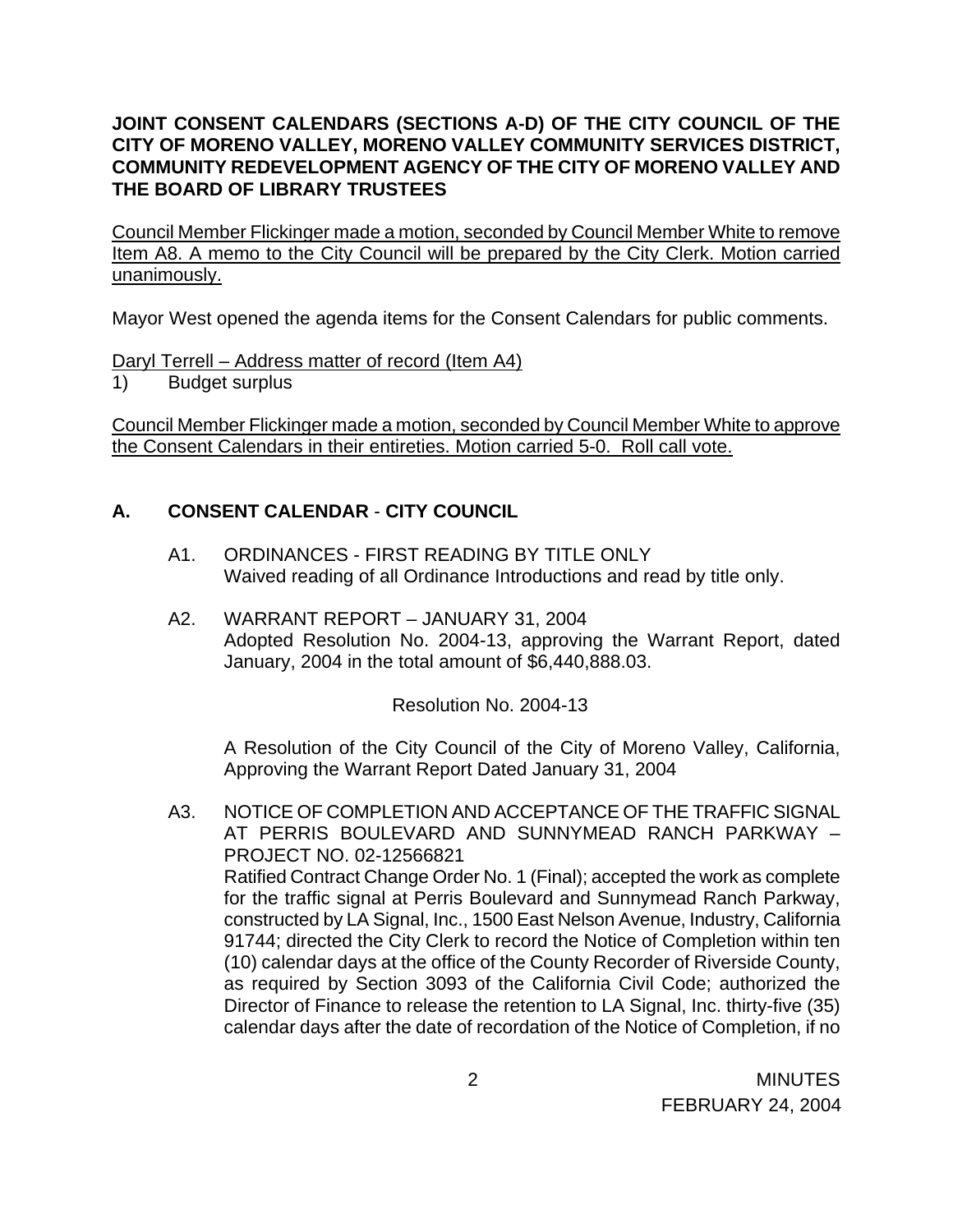claims are filed against the project; and accepted the improvements into the City's maintained road system.

- A4. APPROVAL OF QUARTERLY INVESTMENT REPORT QUARTER ENDED DECEMBER 31, 2003 Approved and accepted the quarterly investment report, in compliance with California Government Code Section 53646.
- A5. ACCEPTANCE OF COMPREHENSIVE ANNUAL FINANCIAL REPORT FOR THE FISCAL YEAR ENDED JUNE 30, 2003 Accepted the Comprehensive Annual Financial Report for the Fiscal Year ended June 30, 2003.
- A6. MINUTES REGULAR MEETING OF FEBRUARY 10, 2004 Approved as submitted
- A7. REVISION TO LEGISLATIVE POLICY RE RULES OF PROCEDURE FOR CITY COUNCIL MEETINGS AND RELATED FUNCTIONS AND ACTIVITIES Adopted the proposed revised legislative policy regarding rules of procedure for City Council meetings and related functions and activities.
- A9. RESOLUTION NO. 2004-15, AUTHORIZATION TO SUBMIT GRANT APPLICATIONS FOR SAFE ROUTES TO SCHOOL PROGRAM AND CERTIFICATION OF MATCHING FUNDS Approved staff's proposed project recommendations for the Safe Routes to School program; adopted the Resolution supporting the submission of applications for the Safe Routes to School Program; and authorized the Public Works Director to submit applications to the California Department of Transportation District 8 Local Assistance Engineer for the Safe Routes to School Program

Resolution No. 2004-15

 A Resolution of the City Council of the City of Moreno Valley, California, Supporting the Submission of Applications for Safe Routes to School Program and Authorize the Public Works Director to Submit Applications to California Department of Transportation District 8 Local Assistance Engineer for the Safe Routes to School Program

A10. APPROVAL OF PARCEL MAP 30882 – COMMERCIAL PROJECT, AND ACCEPT AGREEMENTS & BONDS FOR PUBLIC RIGHT-OF-WAY IMPROVEMENTS, SOUTHWEST CORNER OF HIGHWAY 60 AND MORENO BEACH DRIVE – WALMART REAL ESTATE BUSINESS TRUST Approved Parcel Map 30882, authorized the City Clerk to sign the map and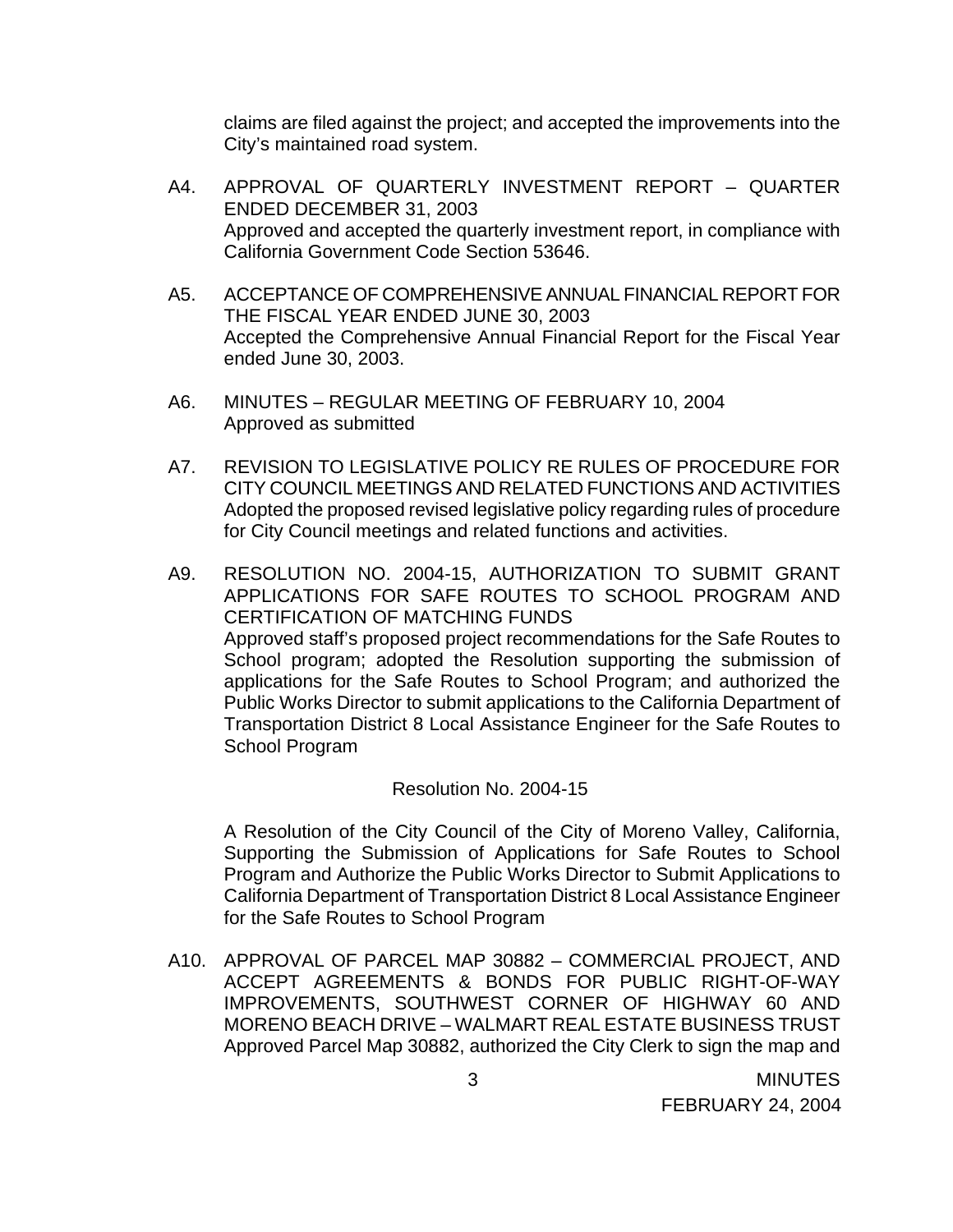transmit said map to the County Recorder's Office for recordation; accepted the bonds and Agreements for Public Improvements; authorized the Mayor to execute the agreements; and directed the City Clerk to forward the signed agreements to the County Recorder's Office for recordation.

## **B. CONSENT CALENDAR** - **COMMUNITY SERVICES DISTRICT**

- B1. ORDINANCES FIRST READING BY TITLE ONLY Waived reading of all Ordinance Introductions and read by title only.
- B2. MINUTES REGULAR MEETING OF FEBRUARY 10, 2004 Approved as submitted.

## **C. CONSENT CALENDAR** - **COMMUNITY REDEVELOPMENT AGENCY**

- C1. ORDINANCES FIRST READING BY TITLE ONLY Waived reading of all Ordinance Introductions and read by title only.
- C2. MINUTES REGULAR MEETING OF FEBRUARY 10, 2004 Approved as submitted.

# **D. CONSENT CALENDAR** - **BOARD OF LIBRARY TRUSTEES**

- D1. ORDINANCES FIRST READING BY TITLE ONLY Waived reading of all Ordinance Introductions and read by title on
- D2. MINUTES REGULAR MEETING OF FEBRUARY 10, 2004 Approved as submitted.

### **E. PUBLIC HEARINGS - NONE**

## **F. ITEMS REMOVED FROM CONSENT CALENDARS FOR DISCUSSION OR SEPARATE ACTION - NONE**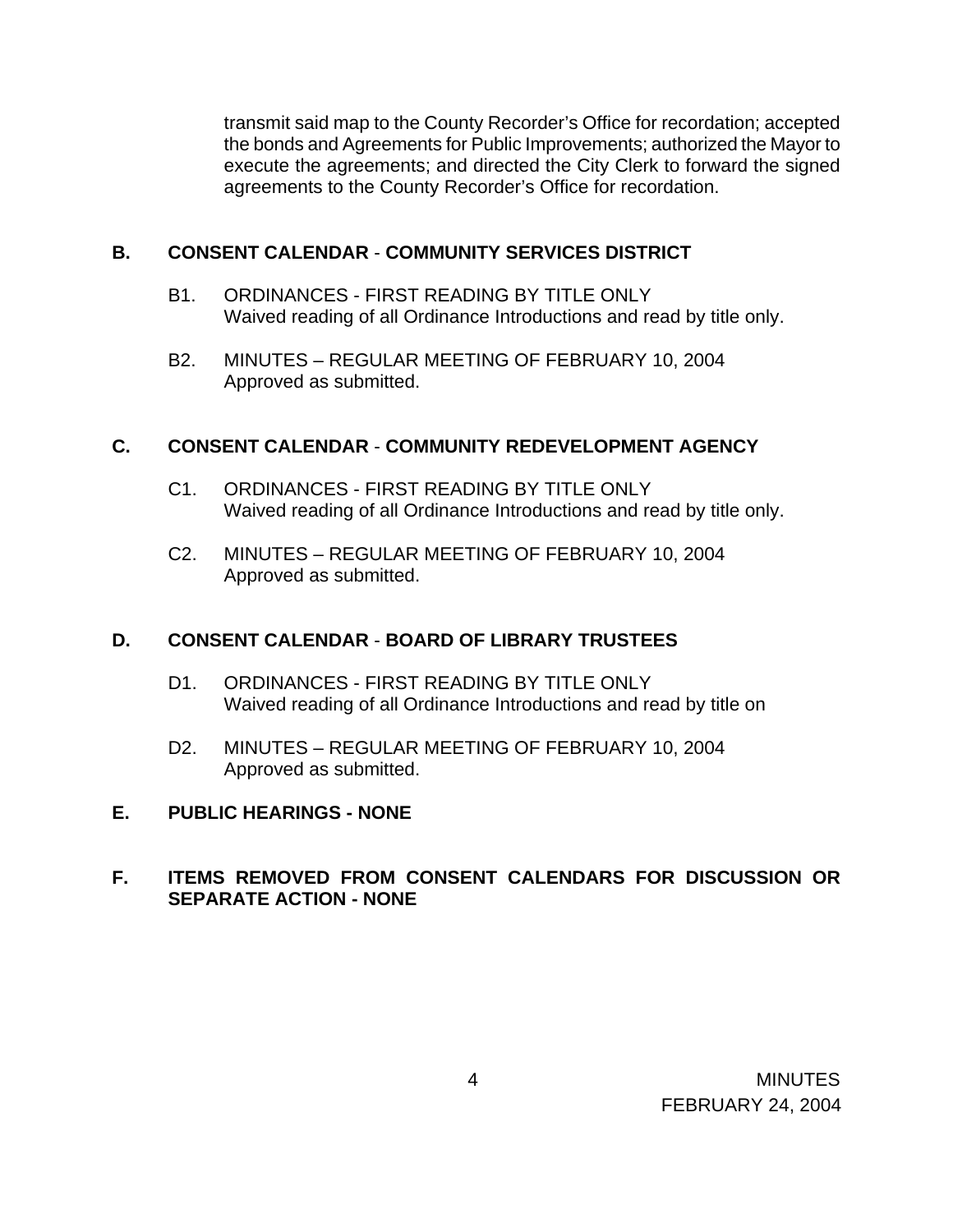### **G. REPORTS**

G1. PUBLIC MEETING REGARDING MAIL BALLOT PROCEEDINGS FOR TENTATIVE TRACTS 31050, 31120, 31255 (AND ALL THEIR AFFECTED PHASES): INCLUSION INTO COMMUNITY SERVICES DISTRICT ZONE B (RESIDENTIAL STREET LIGHTING); AND APPROVAL OF THE NATIONAL POLLUTANT DISCHARGE ELIMINATION SYSTEM (NPDES) REGULATORY RATE SCHEDULE

Mayor West opened the agenda item for public comments; there being none, public comments were closed.

G2. PUBLIC MEETING TO PROVIDE COMMENT ON THE PROPOSED PARKWAY LANDSCAPE REFURBISHMENT AND REINSTATEMENT OF COMMUNITY SERVICES DISTRICT ZONE D (PARKWAY LANDSCAPE MAINTENANCE) FOR TRACT NO. 20529 (AND ALL AFFECTED PHASES) – EAST OF MORENO BEACH DRIVE, SOUTH OF LOCUST, AND WEST OF PETTIT STREET

Mayor West opened the agenda item for public comments. Public comments were received from Kirk Lopez (opposes).

G3. RESOLUTION SUPPORTING PROPOSITIONS 57 AND 58

Mayor West opened the agenda item for public comments. Public comments were received from Ray Hosman (opposes); Daryl Terrell (supports); Michael Lanitis (opposes) and Pete Bleckert (opposes).

Mayor West made a motion, seconded by Mayor Pro Tem Stewart to adopt Resolution No. 2004-14, supporting the passage of Propositions 57 and 58 on the March 2004 Statewide Ballot. Motion carried 3-2, Council Members Batey and Flickinger opposing. Roll call vote.

Resolution No. 2004-14

A Resolution of the City Council of the City of Moreno Valley, Supporting Passage of Propositions 57 and 58 on the March 2004 Statewide Ballot

G4. BUDGET MODIFICATION FOR THE RECREATION AND CONFERENCE CENTER

Mayor West opened the agenda item for public comments. Public comments were received from Richard Dozier (supports); Garland K. Voss (supports); Larry Froehlich, (supports); Daryl Terrell (supports); Irene Bryant (supports);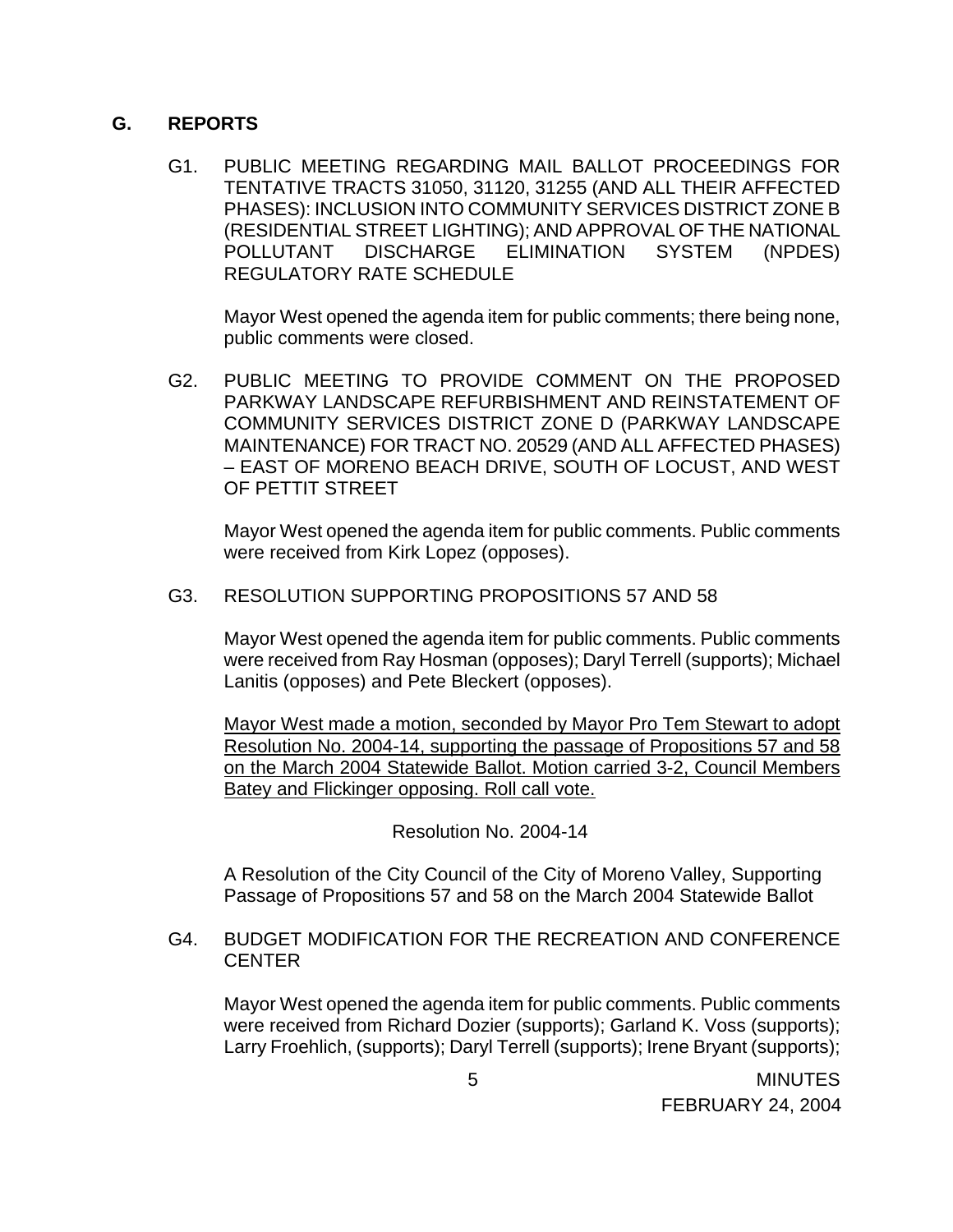Rick Butler (supports); Kris Klise (supports); Bob Lyman (supports); and Pete Bleckert (opposes).

Board Member White made a motion, seconded by Board Member Batey to, appropriate \$1,292,000 in development impact fees to the Recreation and Conference Center project, thus increasing the construction budget to \$12,265,000. Motion carried 4-1, Board Member Flickinger dissenting. Roll call vote.

#### **RECESS; RECONVENE**

G5. LEGISLATIVE UPDATE

Mayor West opened the agenda item for public comments; there being none, public comments were closed.

Council Member White made a motion, seconded by Council Member Batey to receive and file the report. Motion carried unanimously.

G6. CITY MANAGER'S REPORT - None given

### **H. LEGISLATIVE ACTIONS**

ORDINANCES - 1ST READING AND INTRODUCTION - NONE

ORDINANCES - 2ND READING AND ADOPTION

H1. ORDINANCE NO. CSD 45, AN ORDINANCE OF THE MORENO VALLEY COMMUNITY SERVICES DISTRICT OF THE CITY OF MORENO VALLEY, CALIFORNIA, APPROVING THE ESTABLISHMENT OF ZONE E-8 (PROMONTORY PARK – TRACT 22709) AS A SUBZONE OF ZONE E (HIGH-SERVICE-LEVEL PARKWAY LANDSCAPE MAINTENANCE) (RECEIVED FIRST READING AND INTRODUCTION FEBRUARY 10, 2004 ON A 5-0 VOTE)

Mayor West opened the agenda item for public comments; there being none, public comments were closed.

 Council Member Flickinger made a motion, seconded by Council Member White to adopt Ordinance No. CSD 45. Motion carried unanimously.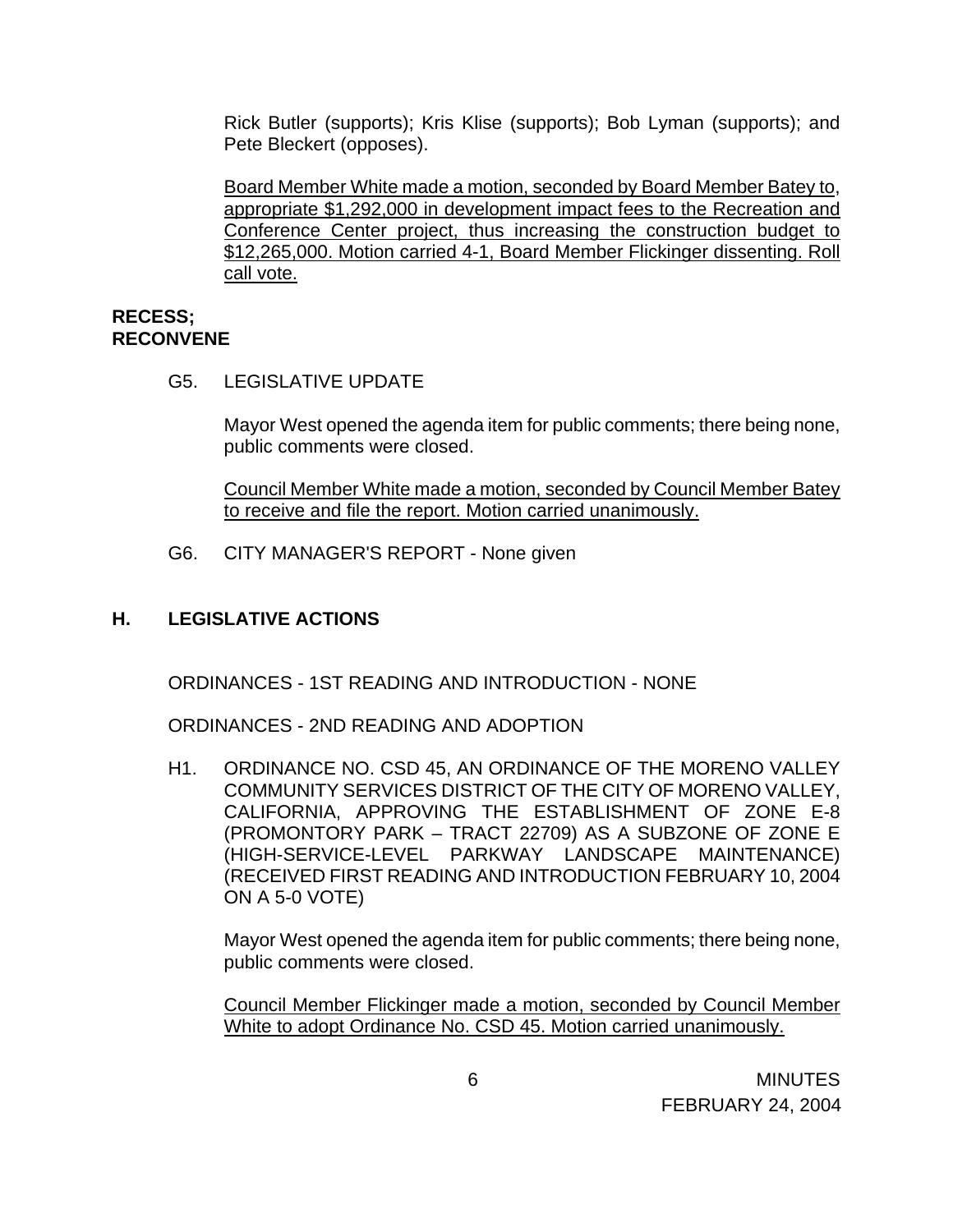### Ordinance No. CSD 45

An Ordinance of the Moreno Valley Community Services District of the City of Moreno Valley, California, Approving the Establishment of Zone E-8 (Promontory Park – Tract 22709) as a Subzone of Zone E (High-Service-Level Parkway Landscape Maintenance)

ORDINANCES - URGENCY ORDINANCES – NONE

RESOLUTIONS – NONE

PUBLIC COMMENTS **ON ANY SUBJECT NOT ON THE AGENDA** UNDER THE JURISDICTION OF THE CITY COUNCIL ARE AS FOLLOWS:

## Ray Hosman – Address matter of record

- 1) Comments made by Council Member Stewart regarding "straw people and stooges"
- 2) Utility measure

## Daryl Terrell – Address matter of record

- 1) Personal responsibility for a better future
- 2) Work together and take pride in the City

### Thomas Jerele, Sr. – Address matter of record

- 1) Chelbana Award
- 2) Citizen's Committees
- 3) Developer's fees
- 4) Kudos to Public Works Department for timely road repair

### Priscilla Banks – Address matter of record

- 1) Press Enterprise article rating of Inland Cities
- 2) New Recreation Center
- 3) Utility User's Tax
- 4) City's Utility

### Bob Palomarez – no address given

1) Measure "A"

### Louise Palomarez – no address given

- 1) Measure "A"
- 2) Proposition 55
- 3) Utility User's Tax
- 4) Moreno Valleys Utility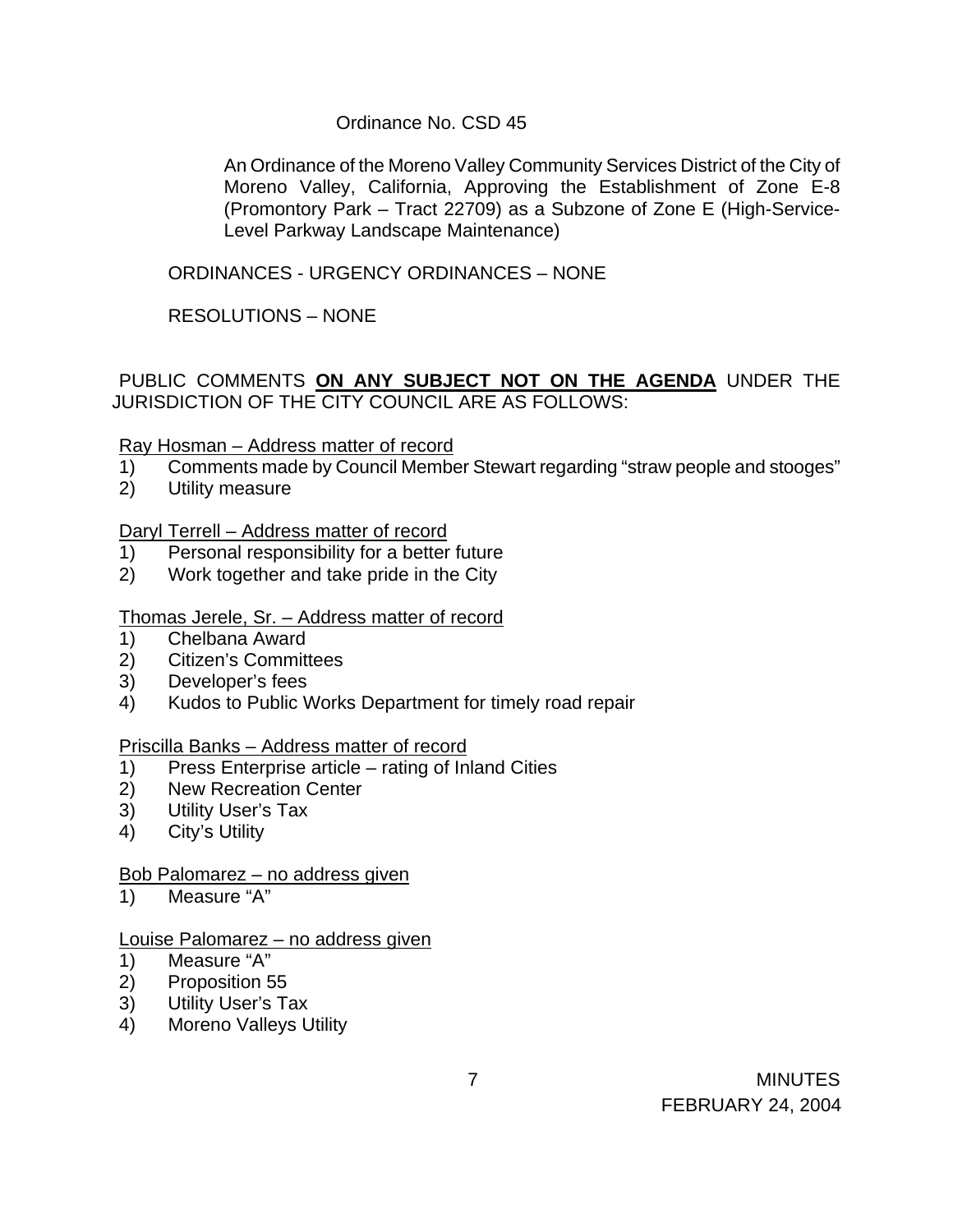Pete Bleckert – Address matter of record

- 1) Utility User's Tax
- 2) Moreno Valley Utility
- 3) Old fire truck stored at corporate yard

## **CLOSING COMMENTS AND/OR REPORTS OF THE CITY COUNCIL, COMMUNITY SERVICES DISTRICT, OR COMMUNITY REDEVELOPMENT AGENCY**

## Council Member Batey

- 1) Asked the City Manager and City Attorney to look into the petition signature gatherers – make sure they are giving factual information to the public
- 2) Congratulated Bill & Pam Lowell on receiving the Chelbana Award
- 3) Announced the state energy commission has alternative energy sources available
- 4) Encouraged the residents to ask the signature gathers for the "truth"

## Council Member Flickinger

- 1) Announced that Val Verde School District is building a new elementary school "Red Maple School" – the boundaries will change when this school opens – encouraged parents to attend a Town Hall meeting sponsored by the school district on March 4<sup>th</sup> at Vista Verde High School
- 2) February 28<sup>th</sup> is the "Friends of the Library" book sale 10 cents per book 10 a.m. to 3 p.m. in the Community Room of the library
- 3) Rotary Club holding raffle for a new Chevy Caviliar all non-profit organizations encouraged to participate – for more information call 243-7909
- 4) MoVan has a new contractor and is back in service
- 5) Misinformation from signature gatherers

# Council Member White

1) Congratulated Bill & Pam Lowell on receiving the Chelbana Award

# Mayor Pro Tem Stewart

- 1) Encountered a signature gatherer that was giving false information
- 2) Announced that Southern California Edison is currently seeking a rate increase
- 3) Defined the term "stooge"
- 4) March Joint Powers Authority continuing to do construction

# Mayor West

- 1) Announced that Metrolink will be doing an extension through Moreno Valley to Perris by 2008
- 2) Participated in the multi-cultural civic parade along with Council Member Flickinger celebrating "Black History Month" – good turnout
- 3) Thanked CEDD Director Linda Guillis for her professional courtesy in working with prospective developers